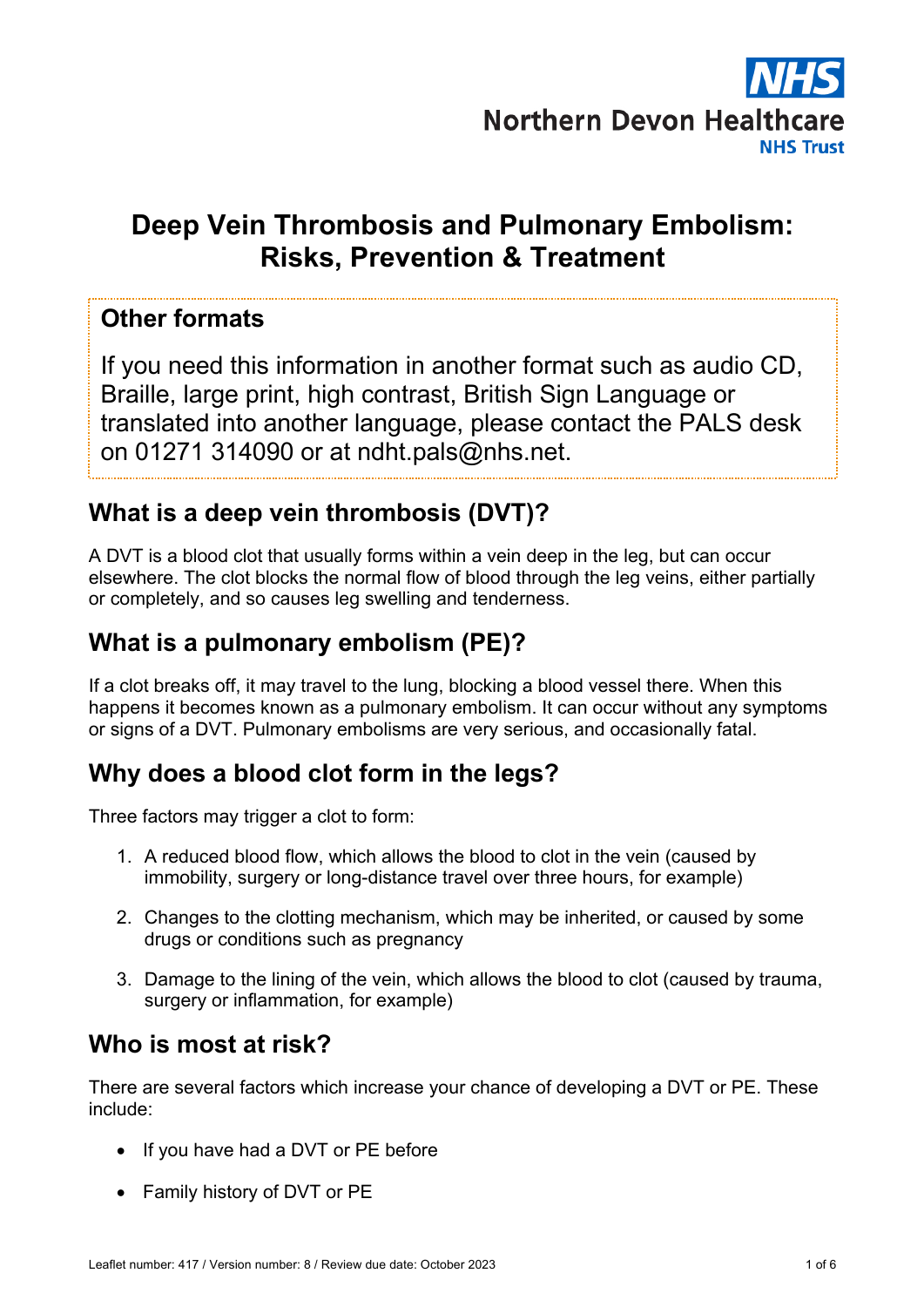- Major surgery, particularly orthopaedic operations such as joint replacement
- Major trauma/lower-limb surgery
- Active heart or respiratory disease
- Inflammatory bowel disease
- Myeloproliferative disease, where the bone marrow produces excess cells
- Acute medical illness
- Paralysis or immobility of lower limbs including prolonged bed rest
- Faulty blood-clotting, which is usually an inherited tendency to blood clots (thombophilia)
- Active cancer and cancer chemotherapy
- Obesity Body Mass Index (BMI) of over 30
- You are aged over 40 years
- Travelling on uninterrupted journeys of three hours or more in the six weeks after your surgery
- Pregnancy and recent delivery
- The contraceptive pill or HRT, which contain oestrogen or a  $3<sup>rd</sup>$  generation progesterone

#### **Women: please consider…**

- Because the contraceptive pill and HRT can cause a **small** increase to your risk of developing a DVT or PE, women booked for elective surgery **may** be asked to temporarily discontinue these medications for up to six weeks before surgery, **and** advised (where appropriate) to use an alternative method of contraception until after their operation.
- However, discontinuing oral contraception may increase your risk of an unplanned pregnancy, **and** pregnancy itself increases the risk of DVT/PE.
- If you receive insufficient notice to stop these medications six weeks before your planned operation date, you may wish to reschedule your surgery. However, it should be noted that any increase in risk will, for the majority of patients, be small.
- If any of the above issues relate to you and you need more advice, please discuss with the team at you pre-operative assessment appointment, your surgeon or your GP.

#### **What are the symptoms?**

Typical symptoms of deep vein thrombosis in the leg include swelling, associated with pain, calf tenderness and occasionally heat and redness compared to the other leg.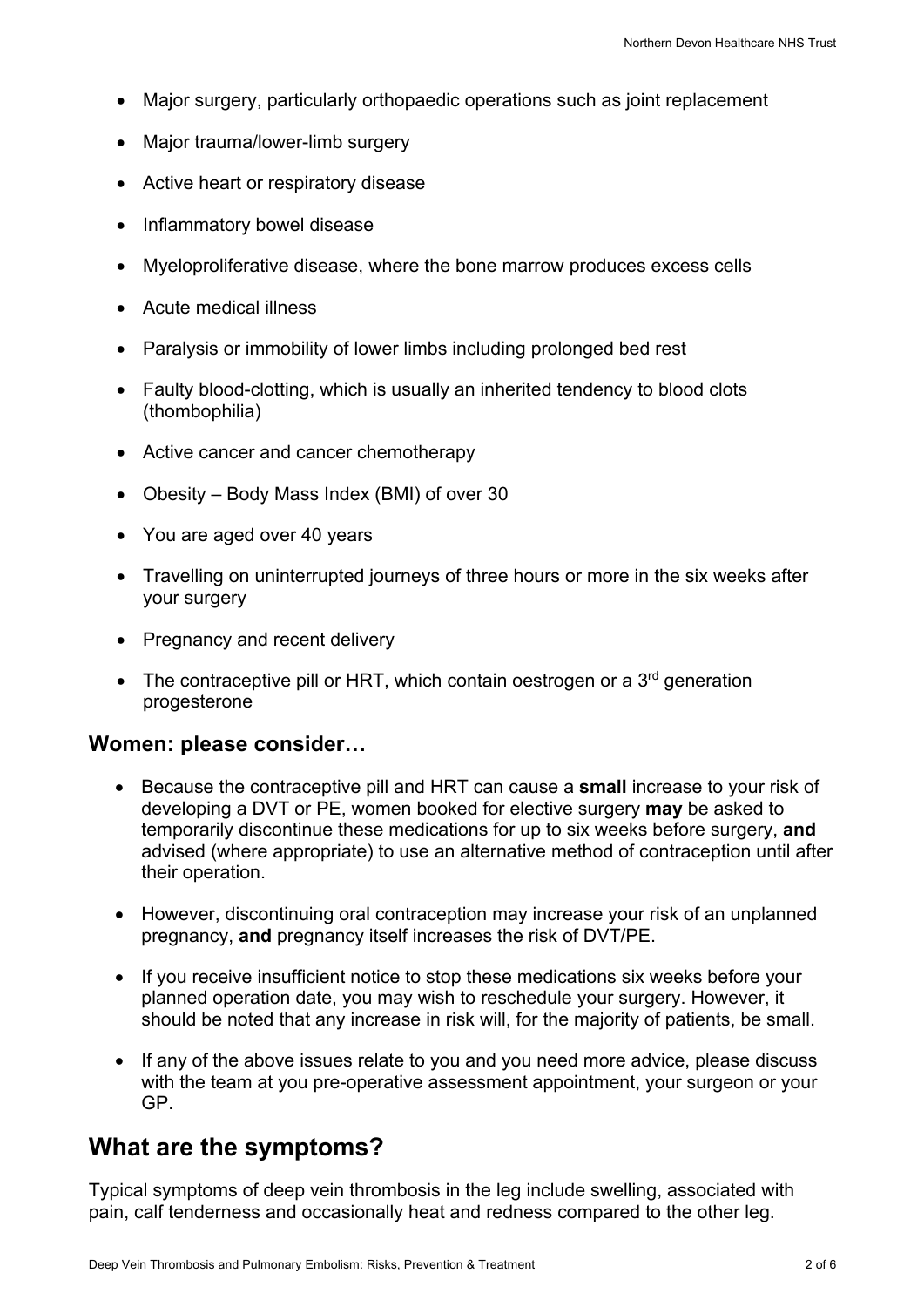Pulmonary embolism can present with shortness of breath, rapid heartbeat, chest pain and, if severe, coughing up blood or even collapse. PE is not common but can be lifethreatening, and requires urgent medical attention.

### **How is it treated?**

DVT is a treatable condition. The aim of the treatment is to prevent the clot spreading up the vein, allowing it to slowly dissolve, and preventing the serious complication of a PE. Once a DVT has been diagnosed, you will be given anticoagulation treatment, usually with tablets to thin the blood.

Your anticoagulation will usually be managed by your GP who will decide how long to continue it for. Treatment is generally between 3 and 6 months but is occasionally required long term if you have had more than one episode of DVT and/or PE.

Occasionally we may refer you to a specialist for an opinion about your care and treatment.

## **How will DVT/PE be prevented when I am in hospital?**

Not all DVTs can be prevented, but the risks can be significantly reduced. You will be assessed to decide what preventative treatment you will need, depending on your risk factors. You **may** also be advised to continue this treatment for a while after you have been discharged.

Treatments include:

- A low dose of blood-thinning medication (heparin, given in a small injection)
- A blood-thinning tablet
- Early mobilisation after surgery
- Bed exercises to keep the blood flow going in your legs
- Maintaining good fluid intake
- Mechanical devices, such as anti-embolism (AE) stockings (also known as compression stockings), AV impulse systems (on orthopaedic wards), and Flowtron machines whilst in the operating theatre

Having an epidural anaesthesia for orthopaedic surgery also reduces the risk of developing a DVT.

#### **How effective is the preventative treatment?**

Anti-embolism stockings are made with firm elastic that gives graduated compression to the leg. Most finish below the knee, but occasionally some are thigh-length. The compression has the effect of speeding up the circulation of the blood in your veins, making clotting less likely. They need to be worn day and night until you get back to a normal level of activity. Anti-embolic stockings are not suitable for those who have poor circulation in their legs.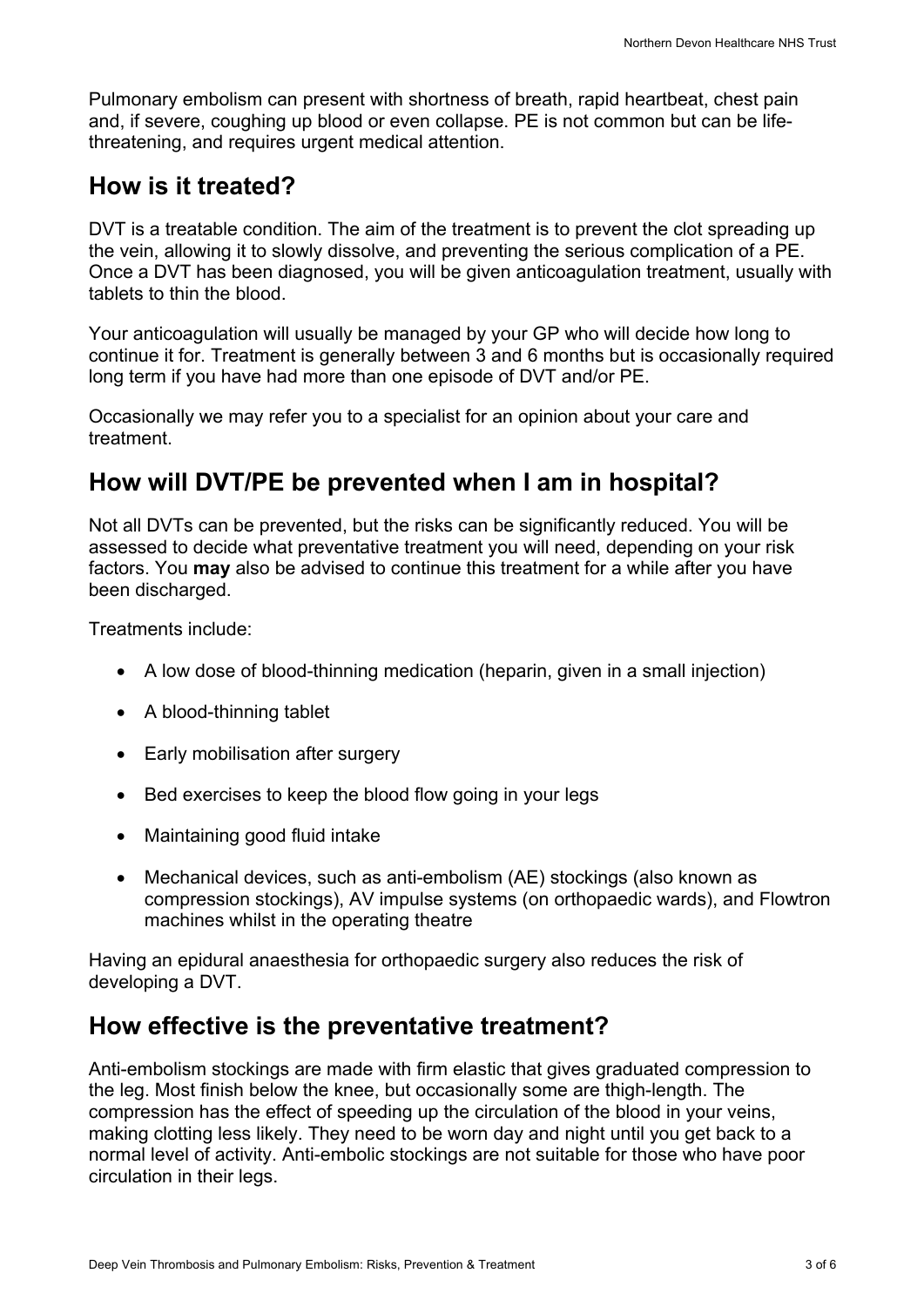These types of stocking are not used for all hospital admissions, for example, below waist orthopaedic surgery.

The use of a blood-thinning agent such as low molecular weight heparin (LMWH) reduces the DVT (thrombosis) risk by up to 50%, and the risk of pulmonary embolism by up to 65%.

Your nurse or doctor will advise you if you will need to continue any of these treatments at home.

### **What else do I need to know?**

With all medications there are some possible side-effects. Blood-thinning injections and tablets are no different. One possible side-effect is a small increased risk of bleeding. If you have been offered either the injection or the tablet, it is because your doctor considers that, for you, the benefits of DVT-prevention outweigh the risks from any of the possible side-effects. The ward staff will be able to provide you with more information if you require it.

**If you have any objections to being given medications that are derived from animals, please tell the ward staff immediately. The doctor will then be able to prescribe you an alternative form of heparin injection.**

### **What can I do at home?**

On leaving hospital, we will advise you to take certain precautions.

After you are discharged, you should continue to be as mobile as possible, as this will speed up the blood flow in the calf veins and help prevent a thrombosis.

Drink plenty of water.

If you have been asked to use anti-embolism stockings, please make sure that you follow the instructions below.

If you have been asked to continue other preventative treatments at home, you will be given separate instructions.

If you do not take the precautions that you have been advised to take, your risk of thrombosis and its complications will be higher.

## **How do I look after my stockings?**

If your doctor or nurse has told you to carry on wearing your stockings at home, remember to:

- 1) Put on clean stockings at least every three days (or earlier if soiled).
- 2) Wash stockings by hand or in a machine at no more than  $40^{\circ}$ C. Do not use bleach.
- 3) Spin or air dry, but do not tumble dry or iron them, as this will damage the elastic. Do not put the stockings on if at all wet.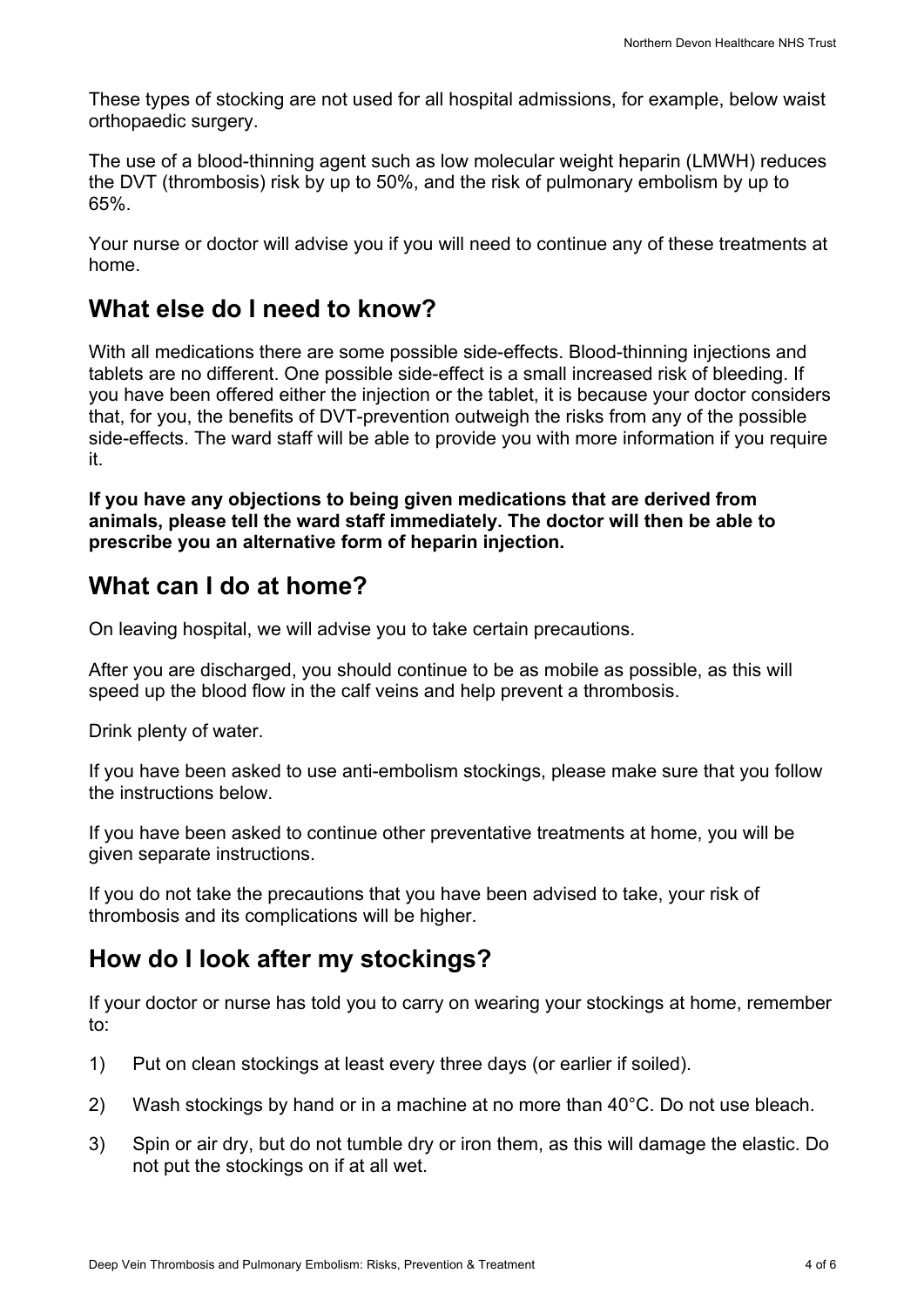# **How do I put on the stockings?**

- 1) Put your hand into the stocking as far as the heel.
- 2) Hold the heel and turn the stocking inside out as far as possible.
- 3) Put the stocking over your foot and heel. The centre of your heel should be over the heel pocket of the stocking and the inspection hole on the underside of your foot.
- 4) Pull the stocking up and fit it around your ankle and calf.
- 5) Smooth out any spare material, making sure the heel is in the heel pocket and the inspection hole is under your toes/ball of foot.

If you need assistance in hospital, the nursing staff will help you with this.

## **Are there any pitfalls to avoid or problems to look out for?**

- 1) Don't roll the stockings down, as they will form a tight band around your leg. This can be dangerous as it constricts the blood flow and can cause skin sores.
- 2) The stockings should be taken off once a day for hygiene purposes and to check for any skin discolouration or damage. This would show they did not fit properly.
- 3) Avoid using greasy ointments, oils and lanolin on your skin as this damages the stockings' elastic fibres.
- 4) If a rash develops, it may mean you have an allergy to the elastic fibres in the stockings.
- 5) Be alert to numbness, pins and needles, pain or soreness in the foot or leg. This will be a sign that the stockings are too tight.

If you have any of the above problems and are in hospital, please speak to one of the ward staff. If you are at home, remove the stockings and then please contact your GP surgery.

## **Further information**

If you have any further queries about DVT and PE risks, prevention and treatment, please ask your doctor or nurse.

## **References**

NICE (2018) Venous thromboembolism in over 16s: reducing the risk of hospital-acquired deep vein thrombosis or pulmonary embolism

NICE (2020) Venous thromboembolic diseases. Diagnosis, management and thrombophilia testing. Available from: https://www.nice.org.uk/guidance/ng158